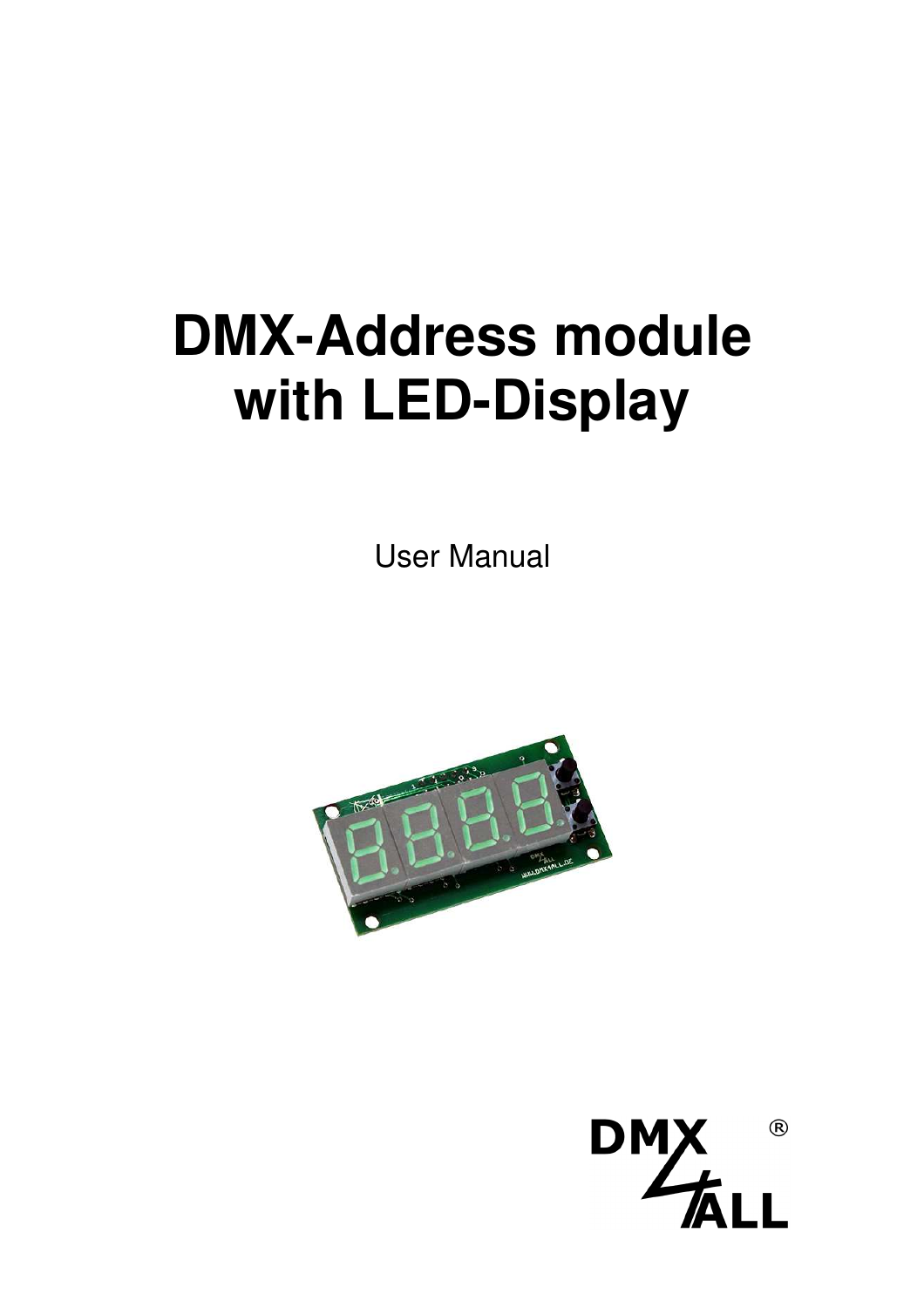

#### **Description**

The DMX-Address module with LED-Display is a helpful additional module which is grinded in the DMX-Line.

The DMX-Channels can be shift up as well as down within the DMX-Universes (shiften).

The usage occurs via two buttons. The operation mode as well as the value (DMX-Address) can be adjusted.

## **Data sheet**

| <b>Power supply:</b>     | 5V DC / 50mA                       |                                                             |  |
|--------------------------|------------------------------------|-------------------------------------------------------------|--|
| <b>DMX-Input:</b>        | 512 Channels                       |                                                             |  |
| DMX-Output:              | up to 512 Channels                 |                                                             |  |
| <b>DMX-Output LOAD:</b>  | Driver for 32 devices (LOAD-UNITs) |                                                             |  |
| Signal delay:            | ca. $0,1$ µs<br>ca. 25ms           | (Address-Mode / Shift-Down)<br>(ChannelAdd-Mode / Shift-Up) |  |
| <b>Board dimensions:</b> | $60$ mm x 30mm                     |                                                             |  |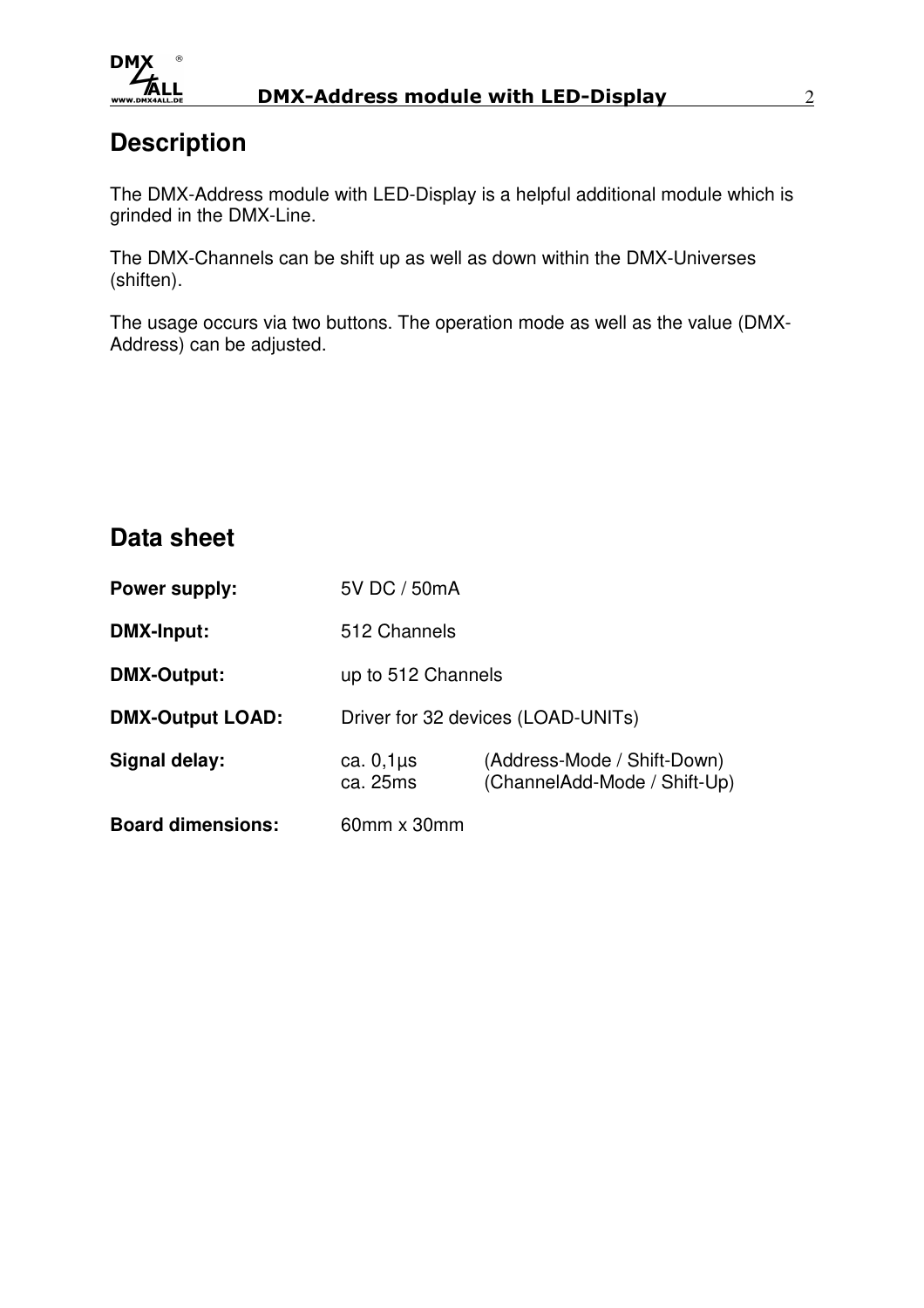

#### **Connection**



| <b>PIN</b> | <b>FUNCTION</b> | <b>PIN</b> | <b>FUNCTION</b> |
|------------|-----------------|------------|-----------------|
|            | $+5V$           | 2          | GND             |
| 3          | GND             |            | <b>GND</b>      |
| 5          | $DMX + OUT$     | 6          | $DMX + IN$      |
| 7          | DMX-OUT         | 8          | DMX-IN          |
|            |                 | 10         |                 |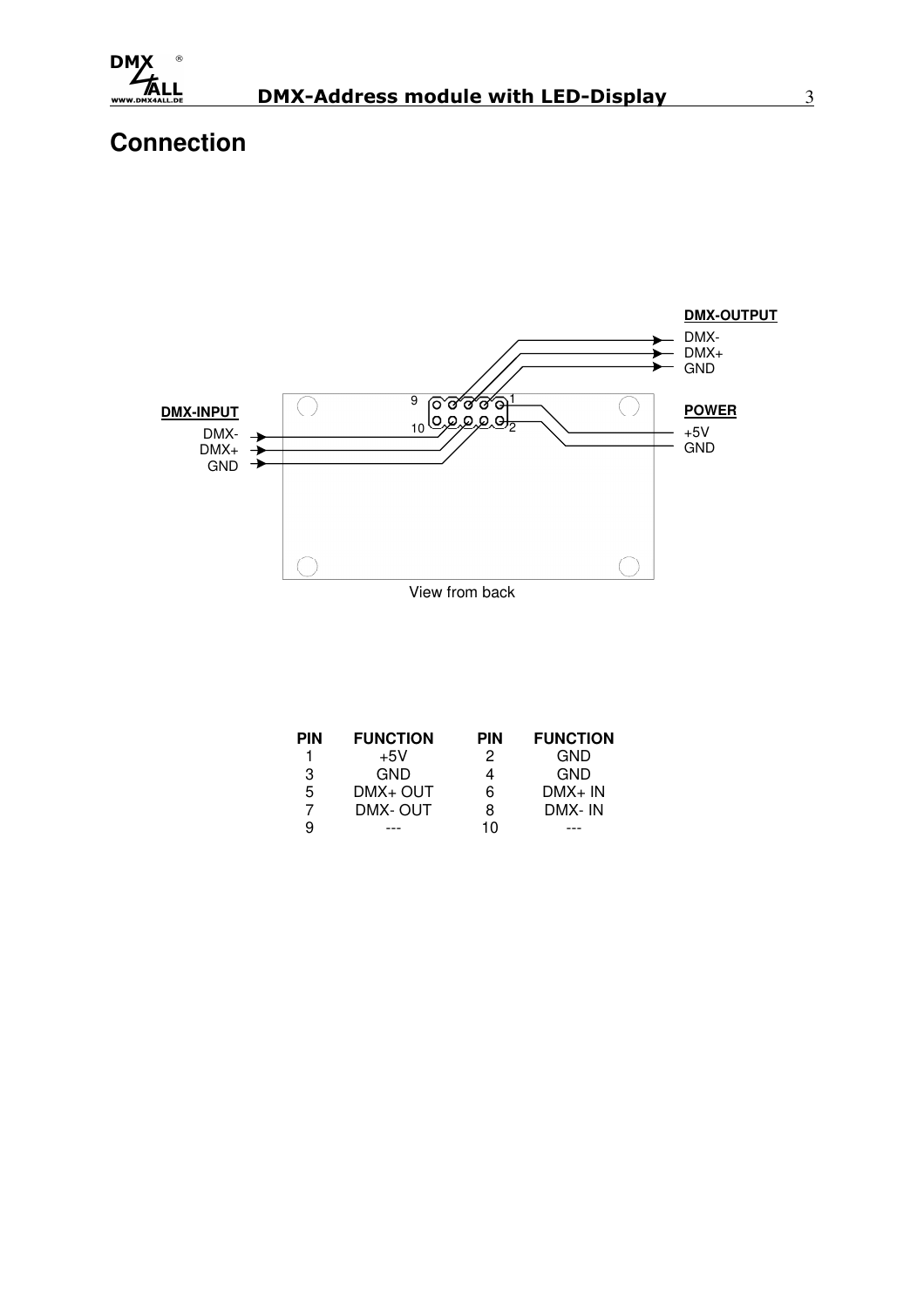

#### **Set the Operation Mode**

The DMX-Address module with LED-Display serves two operation modes.

Within the Address-Mode the DMX-Channels are shifted down in the DMX-Universe. Within the ChannelAdd-Mode the DMX-Channels are shifted up in the DMX-Universe.

Switching between the two operation modes occur by pressing and hold DOWN and additional pressing UP.



The adjusted operation mode MODE is displayed as  $\beta$  for Address-Mode and  $\int$  for the ChannelAdd-Mode.

The setting is loged within the internal storage after ca. 30 seconds, so it is not lost by shut down the device.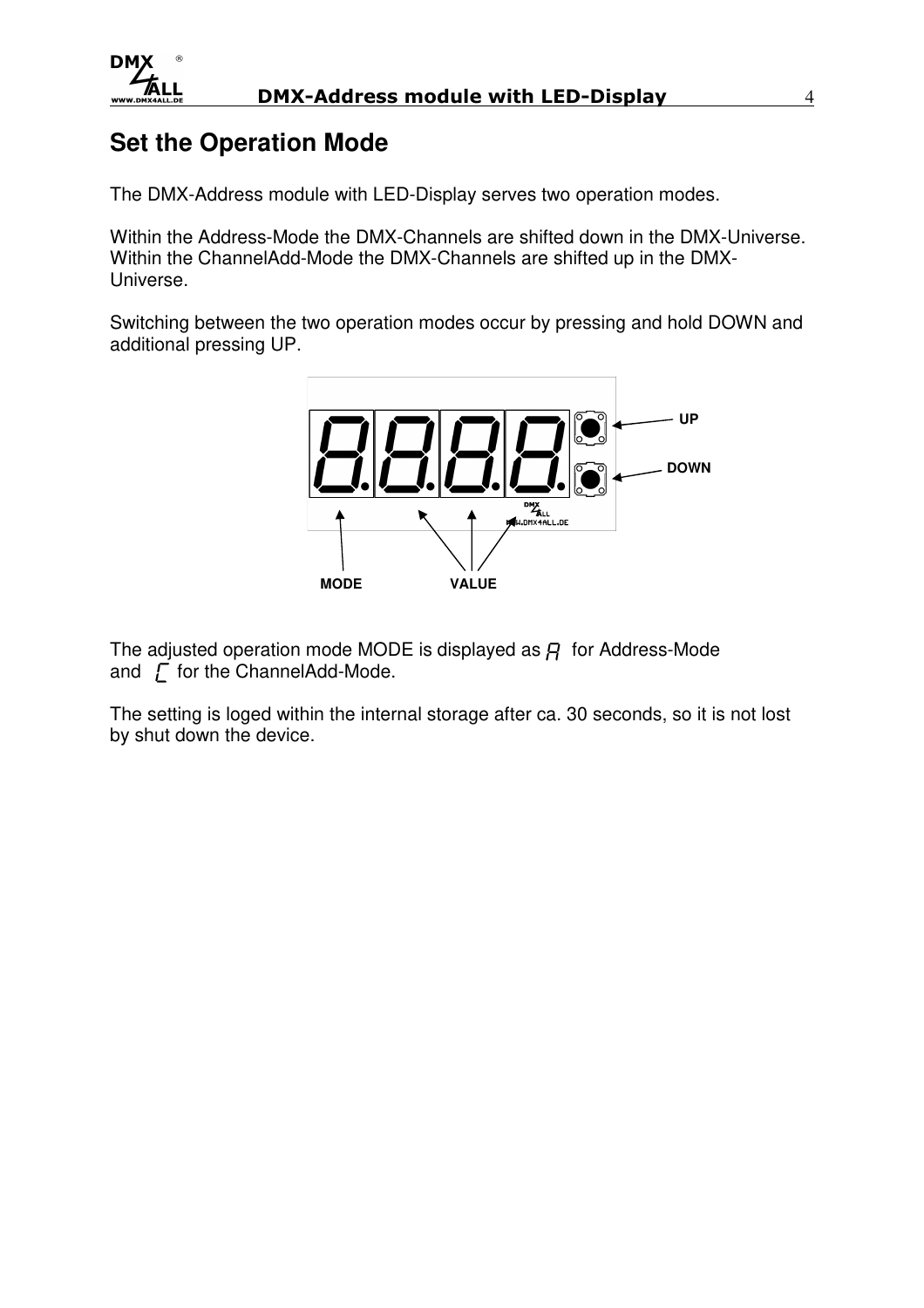

#### **Address-Mode (SHIFT-DOWN)**

Within the Address-Mode DMX-Channels are shifted down within the DMX-Universe. The operation mode is signalled with  $H$  at the display.

Please press UP and DOWN to set the value range between 1 and 512.

The setting is loged within the internal storage after ca. 30 seconds, so it is not lost by shut down the device.

The DMX-Channels of the DMX-Input are shifted down of the set value less 1 and replayed at the DMX-Output.

#### **Example**



#### **Application example**

In the Address-Mode the start address can be adjusted of a connected device. E.g. a LED-Stripe. Therefore the devices start address must be set on 1.

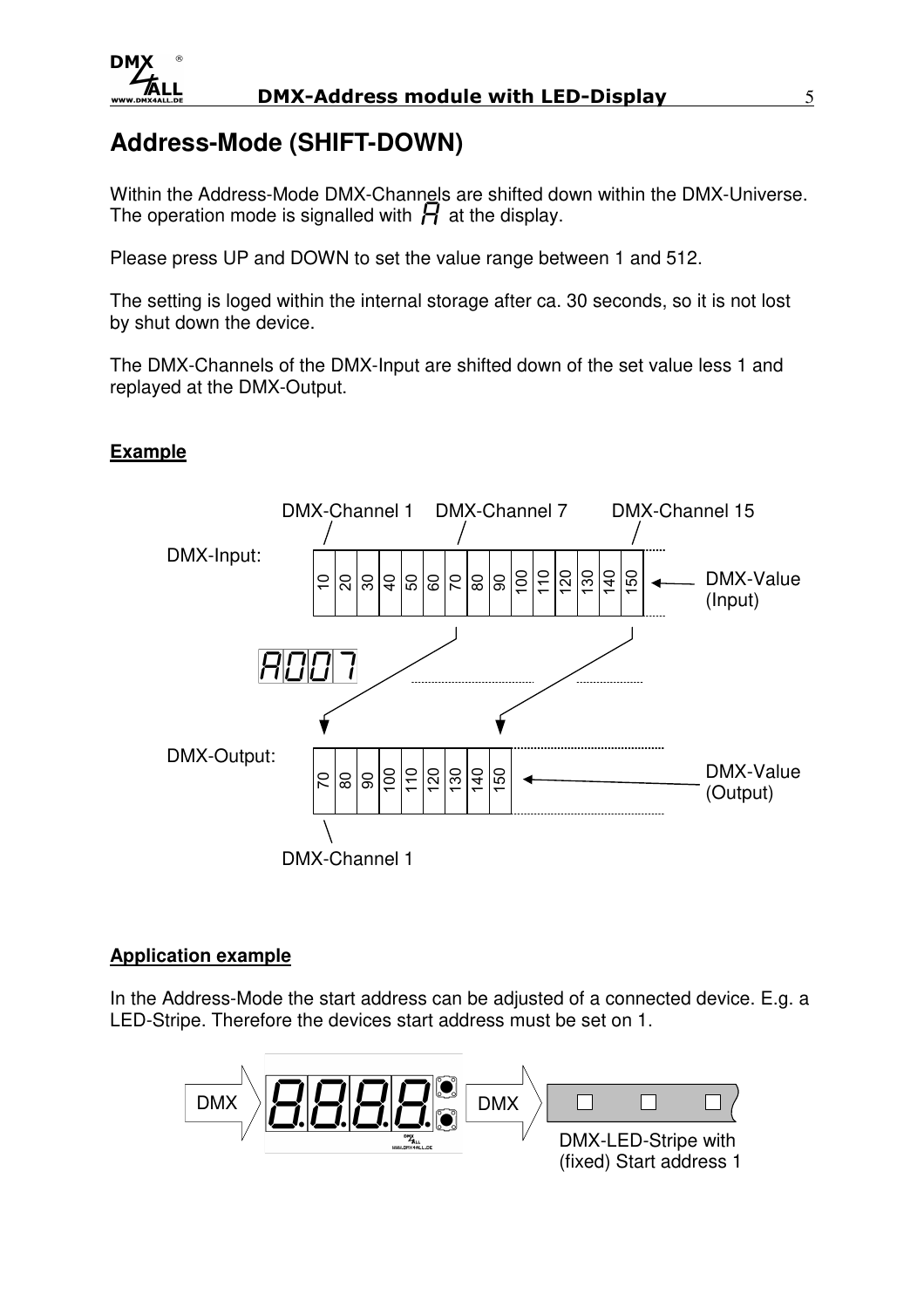

## **ChannelAdd-Mode (SHIFT-UP)**

In the ChannelAdd-Mode the DMX-Channels in the DMX-Universe are pushed upwards. The operation mode is displayed with  $\Gamma$ .

Pressing UP and DOWN the value is adjusted in a range between 1 up to 512.

The setting is loged within the internal storage after ca. 30 seconds, so it is not lost by shut down the device.

The DMX-Channels of the DMX-Input are shifted up of the set value less 1 and replayed at the DMX-Output.

#### **Example**

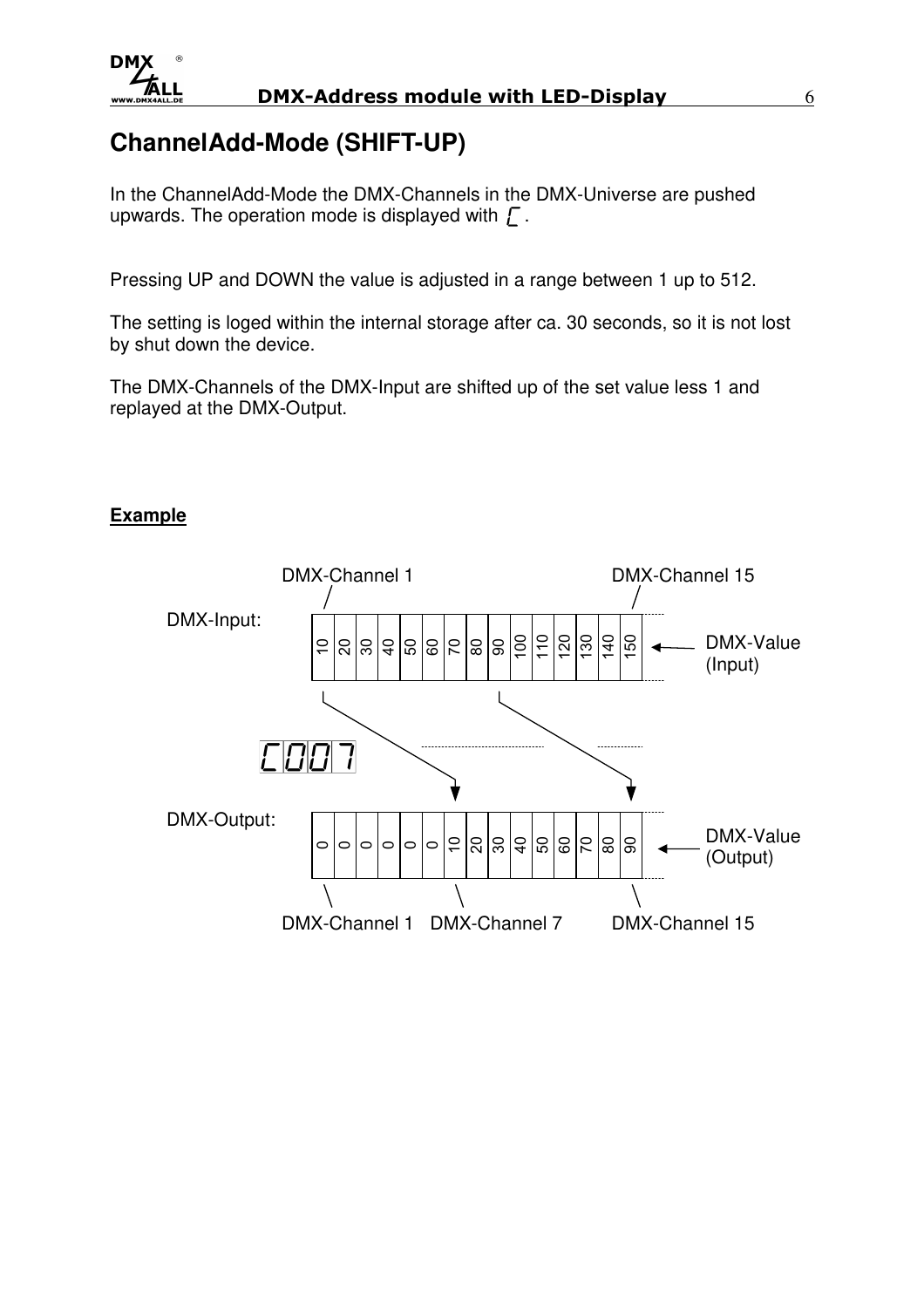

## **Automatically Display Switch-Off**

The DMX-Address module with LED-Display serves the setting to switch off the display automatically after ca. 10 minutes from the normal operation mode.

During the normal operation mode the DMX-Signal must be connected meanwhile and it is not allowed to use any button.

As soon as the DMX-Signal is lost or a button is used the display is switches on again.

The activation / deactivation occur by pushing and hold UP and then pushing additional DOWN.



The activation of the automatically switch-off is signalled with a permanent lighting point. If the point is not lighting so the automatically switch-off is deactivated and the display doesn't shut down.

The setting is loged within the internal storage after ca. 30 seconds, so it is not lost by shut down the device.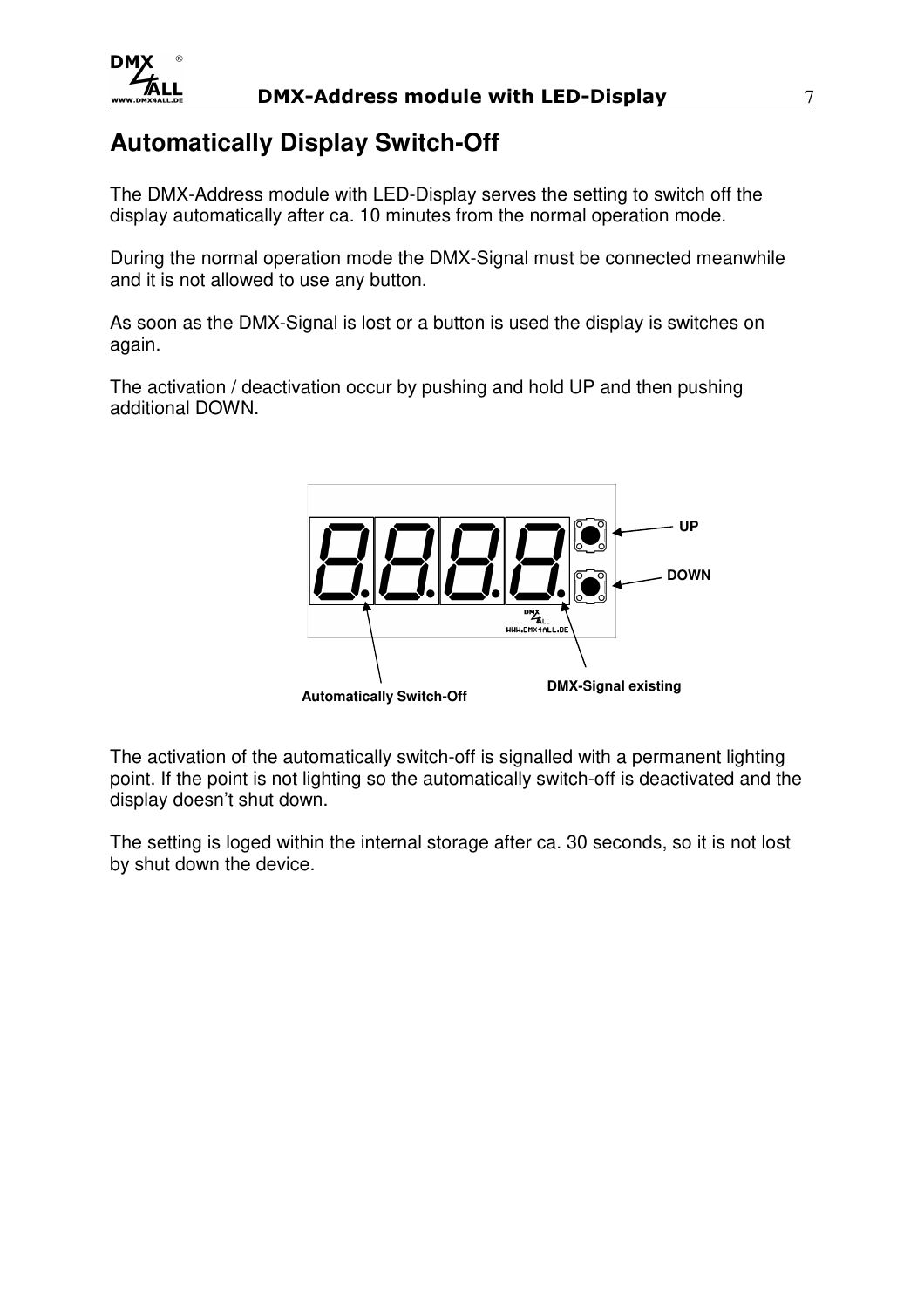

## **DMX-Signal Display**

The DMX-Address module with LED-Display shows via the right point at the Display if a DMX-Signal is available at the entry.



If point "DMX-Signal available"lights, the DMX-Signal is recognized at the DMX-Entry.

If point "DMX-Signal available "doesn't lights, no DMX-Signal is available at the DMX-Entry.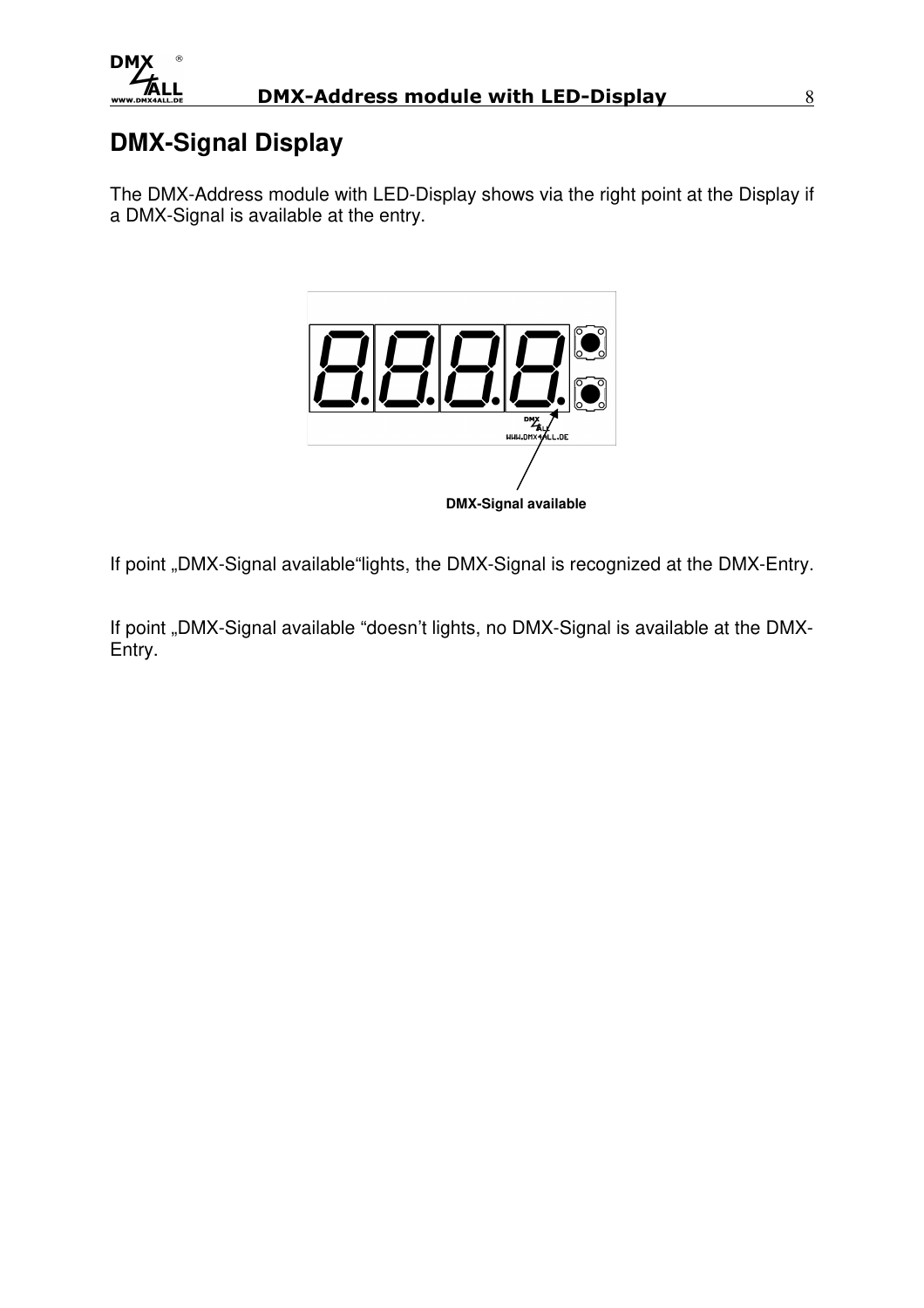

## **Dimensions**



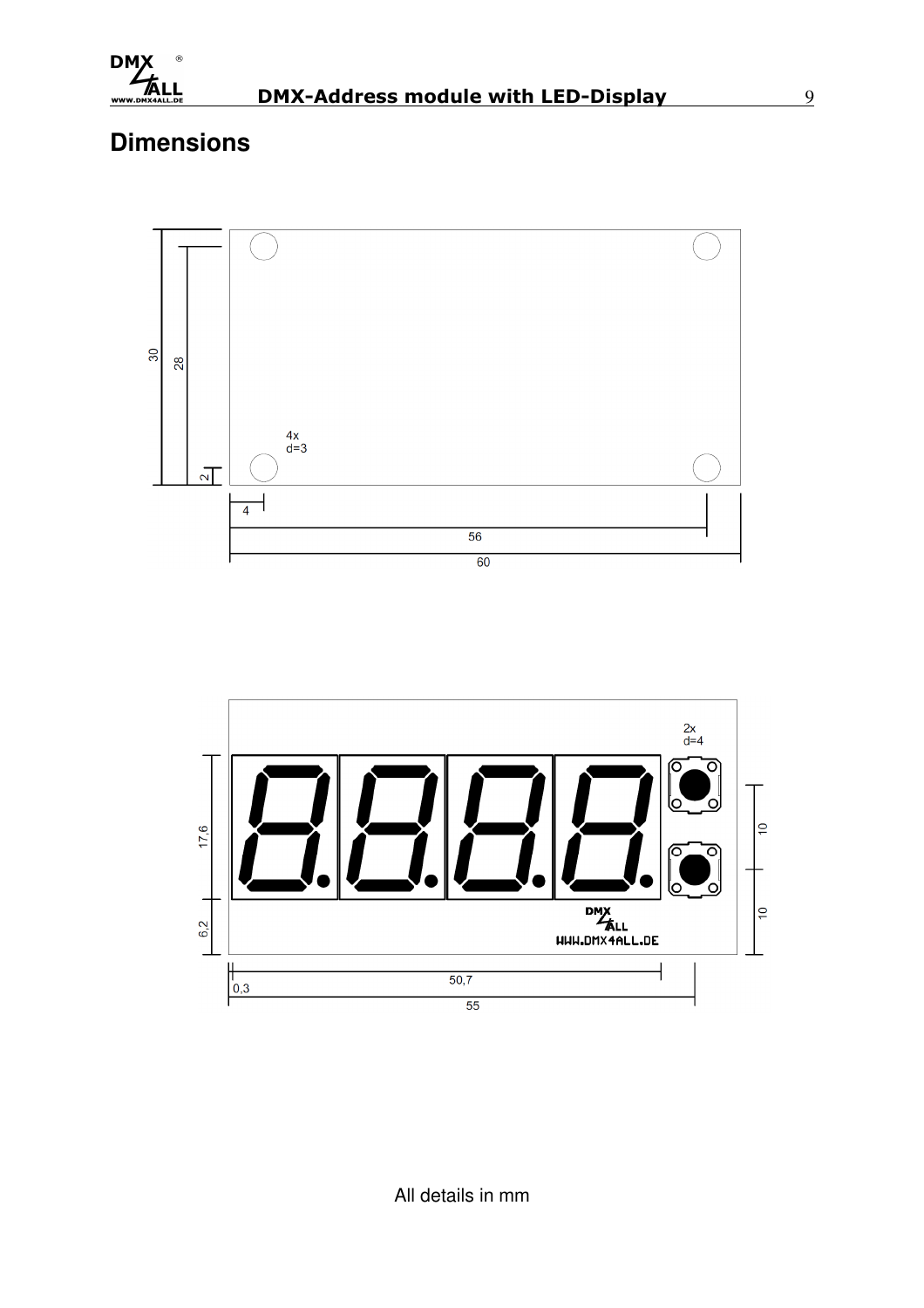

### **Accessoires**

**Cable set D for DMX-Address module**  Art.-No.: 11-2024

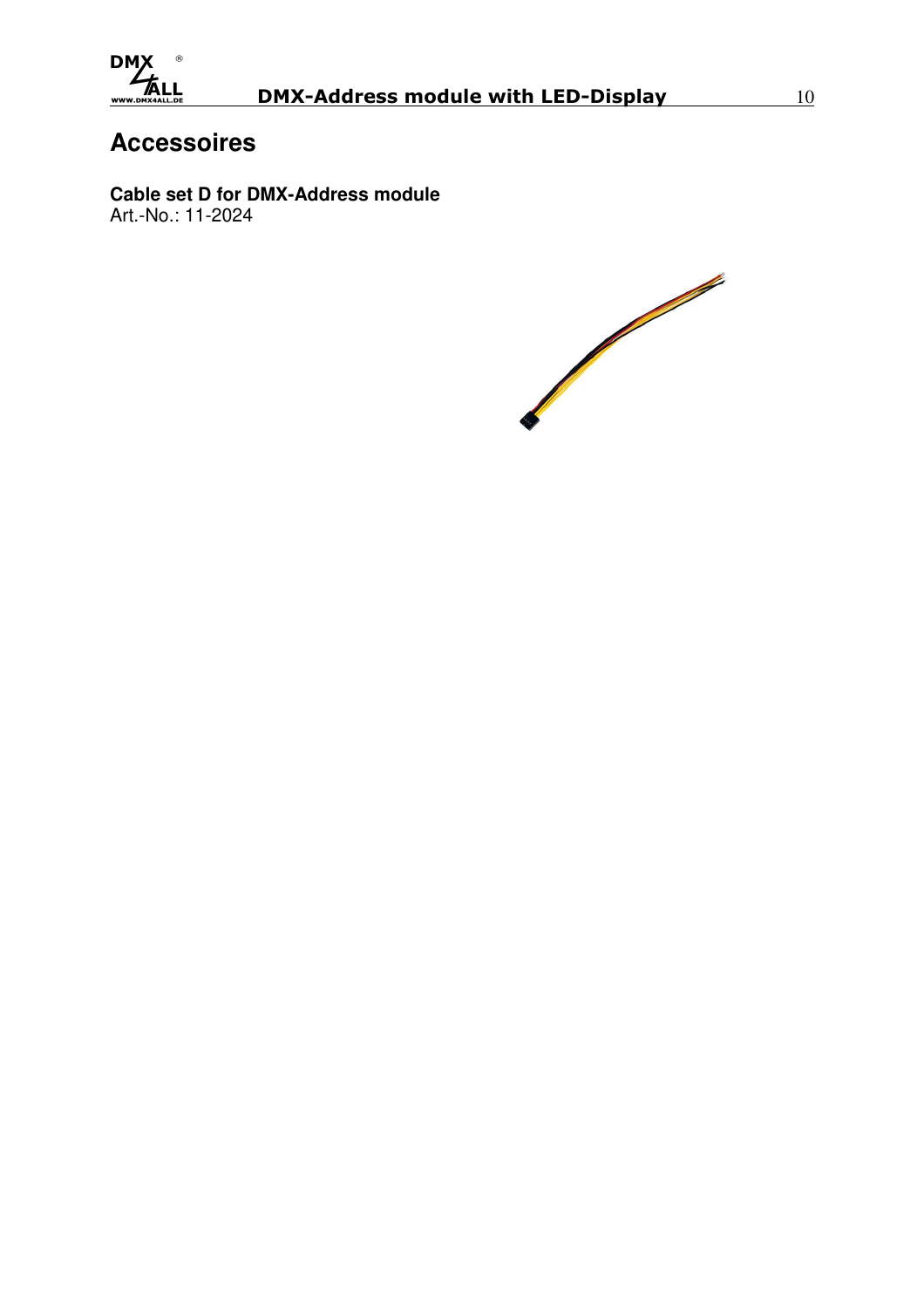

#### **Risk-Notes**

You purchased a technical product. Conformable to the best available technology the following risks should not excluded:

**Failure risk:** The device can drop out partially or completely at any time without warning. To reduce the probability of a failure a redundant system structure is necessary.

**Initiation risk:** For the installation of the board, the board must be connected and adjusted to foreign components according to the device paperwork. This work can only be done by qualified personnel, which read the full device paperwork and understand it.

**Operating risk:** The Change or the operation under special conditions of the installed systems/components could as well as hidden defects cause to breakdown within the running time.

**Misusage risk:** Any nonstandard use could cause incalculable risks and is not allowed.

**Warning:** It is not allowed to use the device in an operation, where the safety of persons depend on this device.

CE